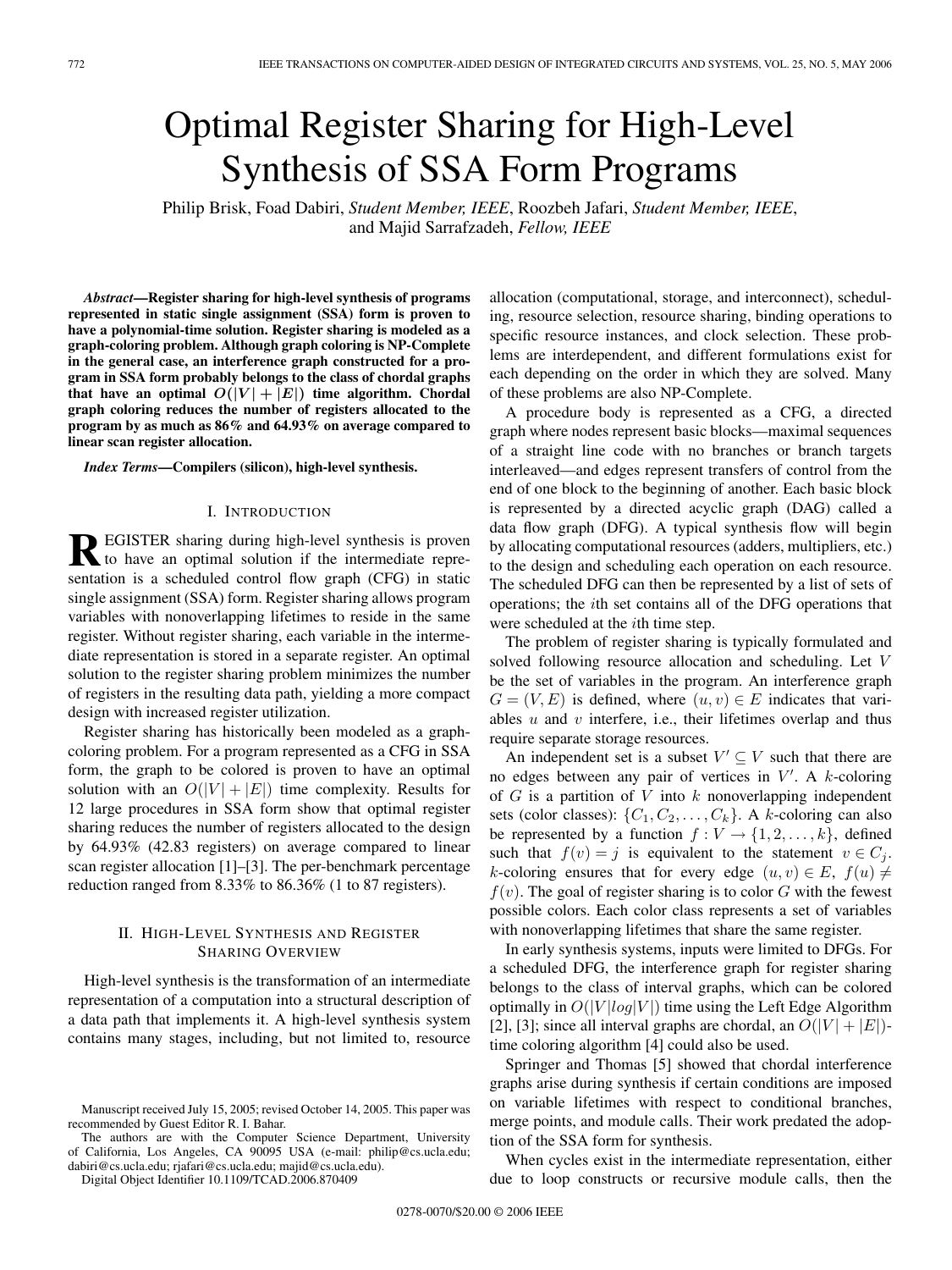

Fig. 1. (a) Small procedure represented as (b) CFG and shown in (c) SSA form.

interference graph belongs to the class of circular arc graphs. Circular arc coloring is NP-Complete. Stok [6] has suggested that this circular arc coloring should be solved via transformation to a multicommodity flow problem.

# III. SSA FORM

Any operation of the form  $v \leftarrow \dots$  defines variable v; any operation of the form  $\dots \leftarrow v$  uses v. For simplicity, assume that each instruction defines at most one value. A CFG is in SSA form if each variable is: 1) defined once and 2) each use corresponds to one definition. Prior to register allocation, compilers and synthesis tools assume an infinite supply of registers. With limitless registers, criterion 1) is trivially satisfied. Satisfying the criterion 2) entails the insertion of  $\varphi$  functions where different control paths in the program merge.

Fig. 1 shows a procedure *foo* (a) represented as a CFG (b) and in SSA form (c). In the CFG, variable  $y$  is defined on both sides of a condition and used later at the join point. In SSA form, the definitions of y have been renamed to  $y_1$  and  $y_2$ . Depending on the whether condition is true or false, the use of y at the join point will be either a use of  $y_1$  or  $y_2$ , not both. A  $\varphi$  function  $y_3 \leftarrow \varphi(y_1, y_2)$  merges the definitions of  $y_1$  or  $y_2$  into a new variable  $y_3$  to represent this conditional use.  $y_3$ explicitly represents the fact that different definitions of  $y$  occur on paths that merge together in the original CFG. Without the  $\varphi$ function, the use of  $y$  in the return statement has two definitions, one on each side of the condition.

It is possible to directly synthesize a CFG in SSA form by realizing  $\varphi$  functions in hardware as multiplexers [7]. In Fig. 1,  $y_3$  will receive its value from  $y_1$  or  $y_2$ , depending on which control path entering the CFG node containing the  $\varphi$  function is taken at runtime.

It is not possible, however, to compile a program in SSA form without first translating it out of SSA form. This is necessary because the vast majority of modern architectures offer no assembly instruction that meets the abstract specification of a  $\varphi$  function. Conditional move (cmove) and conditional select (csel) instructions offer similar functionality, but can only select between a fixed number of inputs.  $\varphi$  functions must select between  $k$  variables, where  $k$  is the number of predecessors of the basic block containing the  $\varphi$  function. Since k can grow arbitrarily large, encoding and decoding  $\varphi$  functions in hardware is likely to be unwieldy.

#### IV. STRICT PROGRAMS

A strict program [8] ensures that every variable is assigned a value before the variable is used in a computation along every possible path of program execution. Some languages impose strictness by definition. In Java, for example, all variables that are not explicitly initialized by the programmer are implicitly initialized to 0 by the compiler. Other languages, for example C/C++, do not impose strictness as a requirement. Most realworld programs are strict, regardless of language; however, nonstrict programs do exist, and compilers and synthesis tools must be able to handle them.

A regular program [8] is a strict program in SSA form. A proof is given in the Appendix that an interference graph constructed for a regular program belongs to the class of chordal graphs. This is a notable result because graph coloring can be solved in  $O(|V| + |E|)$  time for chordal graphs.

The theoretical result proven in this paper requires a regular program to ensure correctness. Nonstrict programs explicitly violate the SSA form since some variables that are not defined may exist. Compilers such as the GNU C Compiler (GCC) insert implicit definitions for all variables that are used but not defined. Implicit definitions can also be used to correct the case where a variable is defined on some (but not all) paths that converge at a  $\varphi$  function. This imposes strictness on the intermediate representation, even if the input program is not strict. Throughout the duration of this paper, it is assumed that programs in SSA form are regular.

## V. LIVENESS ANALYSIS FOR PROGRAMS IN SSA FORM

According to Cooper and Torczon [9, p. 630], "variable  $v$ is live at point  $p$  if it has been defined along a path from the procedure's entry to  $p$  and there exists a path from  $p$  to a use of v along which v is not redefined." Liveness analysis is the process of computing the set of variables that are live at each point in the CFG. To build an interference graph for a CFG in SSA form, a minor modification to standard liveness analysis is required. We have implemented and modified the liveness analyzer described by Cooper and Torczon [9, pp. 437–447].

If *n* is a basic block in a CFG, then LIVEOUT $(n)$  is the set of all such variables that are live upon exiting  $n$ . Intuitively,  $LIVEOUT(n)$  contains those variables that are defined either in n or some other node  $n'$  from which n is reachable, and are used in some CFG node  $n''$  reachable from n. Liveness analysis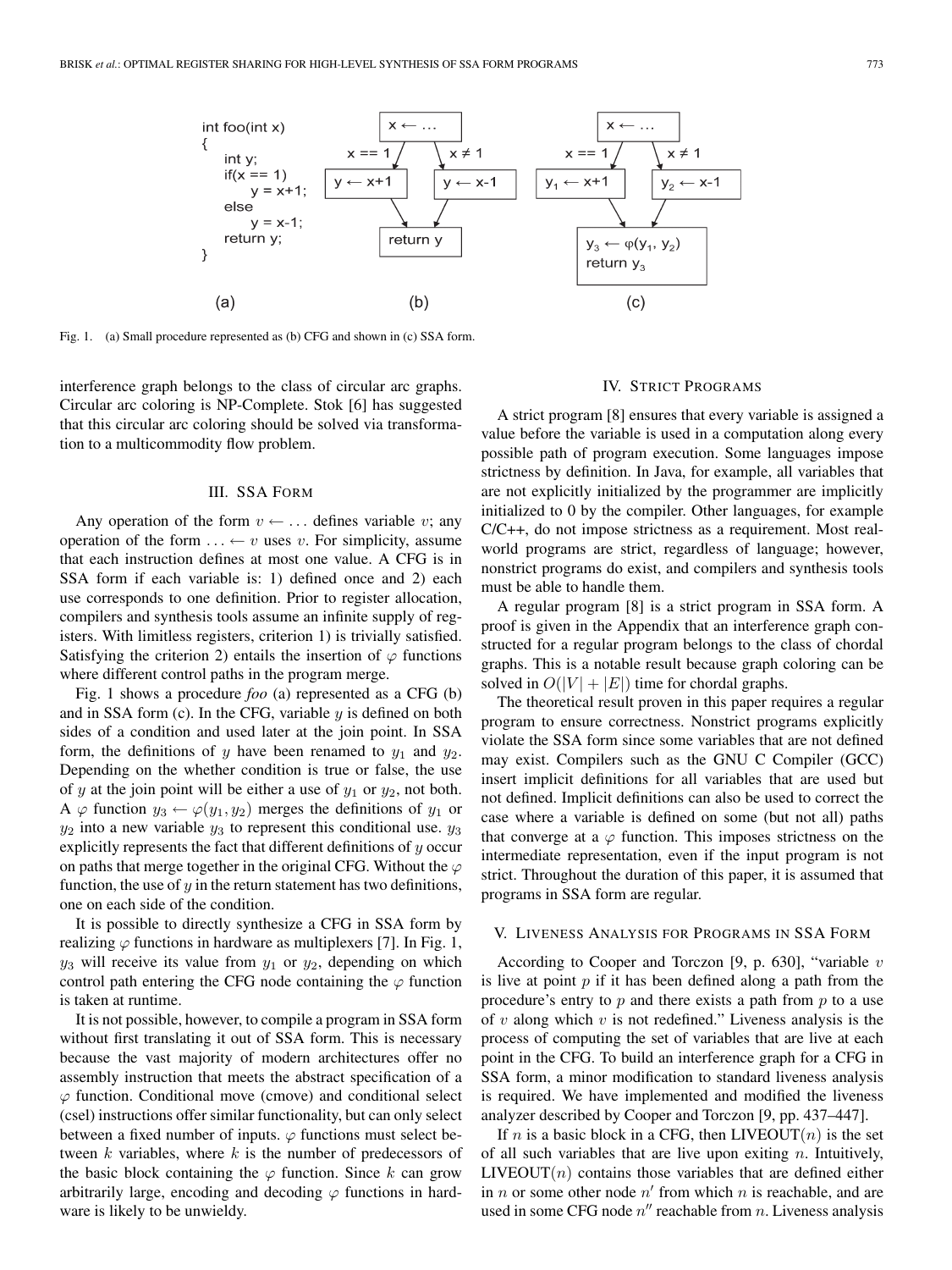computes  $LIVEOUT(n)$  for every basic block in the program. To compute  $LIVEOUT(n)$ , two additional sets of variables are required: UEVAR $(n)$  and VARKILL $(n)$ .

 $UEVAR(n)$  is defined to be the set of upward-exposed variables in *n*. UEVAR $(n)$  contains all the variables that are used in  $n$  but are not defined in  $n$ ; some block that precedes  $n$  during program execution must define each variable in  $UEVAR(n)$ . VARKILL $(n)$  is the set of all variables that are defined in n. Both UEVAR $(n)$  and VARKILL $(n)$  can be constructed by a linear traversal of the operations in n.

Let succ $(n)$  be the set of successor CFG nodes of n. In other words, there must be some (conditional or unconditional) control transfer from *n* to each node in succ(*n*). LIVEOUT(*n*) is defined recursively as

LIVEOUT(*n*) = 
$$
\bigcup_{m \in succ(n)} \text{UEVAR}(m)
$$

$$
\cup \left( \text{LIVEOUT}(m) \cap \overline{\text{VARKILL}(m)} \right). \quad (1)
$$

During liveness analysis, (1) is repeatedly solved for each basic block in the program until stability is reached.

For programs in SSA form, let  $\text{preds}(m)$  be the set of predecessors of CFG node m. Then, for each CFG node  $n \in$  $\text{preds}(m)$ , UEVAR $(m)$  is replaced with UEVAR $(m, n)$ : the set of upward-exposed variables from  $m$  to  $n$ . This allows  $m$ to expose different  $\varphi$  function parameters to predecessors on different incoming control paths, i.e., mutual exclusion. There may also be variables that are originally in the UEVAR $(m)$  set that are not defined by a  $\varphi$  function in m. These variables are still live upon entry to  $m$ . All such variables are added to every set UEVAR $(m, n)$  for each predecessor n of m.

For a program in SSA form, the recursive equation for LIVEOUT sets is rewritten as

LIVEOUT(*n*) = 
$$
\bigcup_{m \in succ(n)} \text{UEVAR}(m, n)
$$

$$
\cup \left( \text{LIVEOUT}(m) \cap \overline{\text{VARKILL}(m)} \right). \quad (2)
$$

In Fig. 1(c),  $y_1 \in \text{UEVAR}(n_3, n_1)$  and  $y_2 \in \text{UEVAR}(n_3, n_2)$  $n_2$ ). This yields the following live-out sets: LIVEOUT $(n_1)$  =  ${y_1}$  and LIVEOUT $(n_2) = {y_2}$ .

#### VI. CHORDAL GRAPHS

This section summarizes relevant topics from the theory of chordal graphs. Historically, chordal graphs have also been called triangulated graphs and rigid circuit graphs. For a thorough treatment of the subject, the interested reader is referred to Golumbic's textbook on algorithmic graph theory [10, Ch. 4]. Fig. 2(a) and (b) shows respective examples of chordal and nonchordal graphs.

There are, in fact, three equivalent criteria for chordality. Undirected graph  $G$  is chordal if and only if:

- 1)  $G$  has no induced subgraph isomorphic to a  $k$ -hole;
- 2) G admits a perfect elimination order (PEO);
- 3) G is the intersection graph of a set of subtrees of a tree.



Fig. 2. (a) Chordal and (b) nonchordal graph. Four holes in (b) shown with bold edges.

Let  $G = (V, E)$  be an undirected graph. Graphs  $G_1 = (V_1, E_1)$ and  $G_2 = (V_2, E_2)$  are isomorphic to one another if there exists a one-to-one bijection  $g: V_1 \to V_2$ , such that for all  $u, v \in V_1$ ,  $(u, v) \in E_1$  if and only if  $(g(u), g(v)) \in E_2$ .

A k-hole, defined by positive integer  $k \geq 4$ , is any graph isomorphic to  $H = (V_O, E_O)$ , where  $V_O = \{v_0, v_1, \ldots, v_{k-1}\},$ and  $E_O = \{(v_i, v_{(i+1)\%k}) | 0 \le i \le k-1 \}.$ 

An elimination order  $\sigma$  of graph  $G = (V, E)$  is a numbering scheme that orders the vertices.  $\sigma(v) = i$  indicates that v is the ith element in the order. Once  $\sigma$  has been computed, vertices are renamed so that  $\sigma(v_i) = i$ .

Starting with an empty graph, G can be built by adding vertices in the order of  $\sigma$ . When  $v_i$  is added to G, all edges adjoining  $v_i$  to vertices in  $\{v_1, \ldots, v_{i-1}\}$  are added to G as well. Let  $G^{(i)} = (V^{(i)}, E^{(i)})$  represent the partially built graph after adding vertices  $\{v_1, \ldots, v_i\}$ ; in other words,  $G^{(i)}$  is the subgraph of G induced by  $\{v_1, \ldots, v_i\}$ .

Let  $N(v)$  be the set of vertices adjacent to v in G, and let  $N[v] = N(v) \cup \{v\}$ . For  $v \in V^{(i)}$ , let  $N^{(i)}(v) = N(v) \cap V^{(i)}$ <br>and  $N^{(i)}[v] = N^{(i)}(v) + I_{v}$ and  $N^{(i)}[v] = N^{(i)}(v) \cup \{v\}.$ <br>Vertex *y* in *G* is simplically

Vertex  $v$  in  $G$  is simplical if  $N(v)$  is a clique, a complete subgraph.  $\sigma$  is a PEO if  $v_i$  is simplical in  $G^{(i)}$  for  $i =$  $1, 2, \ldots, n$ . In Fig. 2(a),  $\langle B, C, E, FD, A \rangle$  is a PEO. On the other hand,  $\langle A, B, C, D, E, F \rangle$  is not; E, the fifth vertex in the PEO, is not simplical since  $N^{(5)}(E) = \{A, B, C\}$  is not a clique.

A PEO can be constructed for graph  $G = (V, E)$  in  $O(|V| +$  $|E|$ ) time using either lexicographic breadth first search (Lex-BFS) or a somewhat simpler and faster implementation of Lex-BFS called maximum cardinality search (MCS) [11]. Given a PEO, a chordal graph can be colored in  $O(|V| + |E|)$ time [4]. Colors are assigned in PEO order:  $\langle v_1, v_2, \ldots, v_n \rangle$ . The only vertices that constrain the color that is assigned to  $v_i$ are those in  $N^{(i)}(v_i)$ . The first color not assigned to a vertex<br>in  $N^{(i)}(v_i)$  is given to  $v_i$ . If the colors are tested in some fixed in  $N^{(i)}(v_i)$  is given to  $v_i$ . If the colors are tested in some fixed order a color will be found within  $|N^{(i)}(v_1)| + 1$  tries order, a color will be found within  $|N^{(i)}(v_i)| + 1$  tries.

# VII. OPTIMAL REGISTER SHARING FOR SSA FORM PROGRAMS

First, we introduce the concept of dominance. A node  $n_i$  in a CFG dominates node  $n_i$  (denoted  $n_i$  dom  $n_j$ ) if every possible execution path from the entry node  $n_0$  to  $n_j$  passes through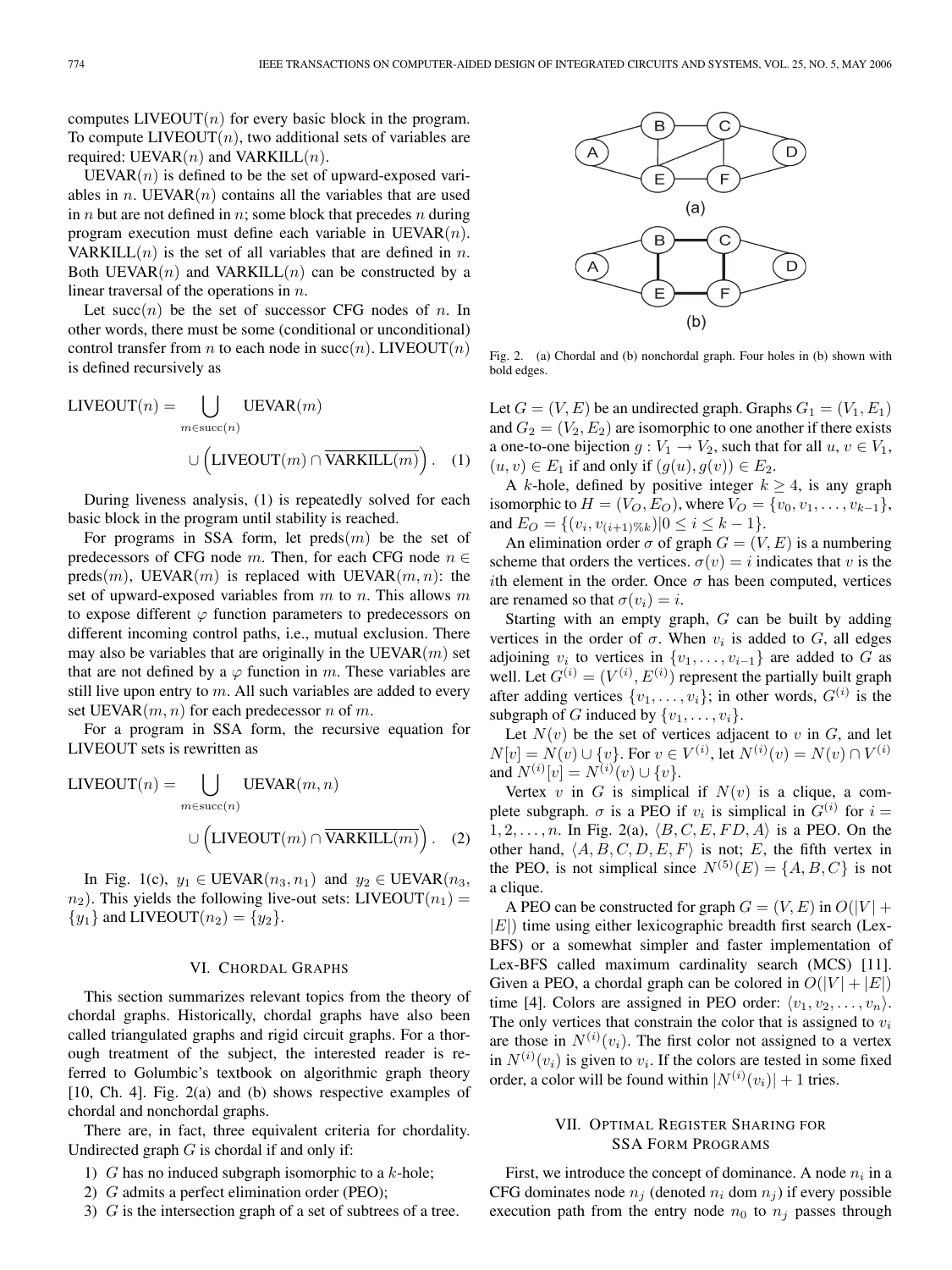$n_i$ . Trivially,  $n_0$  dominates every other node in the CFG. The dominance relation satisfies the three properties:

| reflexivity:  | $n_i$ dom $n_i$                                                                |
|---------------|--------------------------------------------------------------------------------|
| transitivity: | $n_i$ dom $n_j \wedge n_j$ dom $n_k \Rightarrow n_i$ dom $n_k$                 |
|               | antisymmetry: $n_i$ dom $n_i \wedge n_j$ dom $n_i \Leftrightarrow n_i = n_j$ . |

For instructions,  $i_1$  dom  $i_2$  if  $i_1$ 's basic block dominates  $i_2$  or if  $i_1$  precedes  $i_2$  in the same basic block. For variables  $v_i$  and  $v_j$ ,  $v_i$  dom  $v_j$  if the definition of  $v_i$  dominates the definition of  $v_j$ .

Theorems 1 and 2 are due to Budimlić *et al.* [8].

*Theorem 1:* If two variables  $u$  and  $v$  in a regular program interfere, then either  $u$  dom  $v$  or  $v$  dom  $u$ .

*Theorem 2:* If two variables  $v_1$  and  $v_2$  in a regular program interfere and the definition point of  $v_1$  dom  $v_2$ , then  $v_1$  is in the live-in set of the block in which  $v_2$  is defined, or both variables are defined in the same block.

The live-in set in Theorem 2, denoted  $LIVEIN(n)$ , is the set of variables that are live at  $n$ 's entry point. Theorem 3 formally states that the interference graph for a regular program is chordal. A proof of Theorem 3 is given in the Appendix.

*Theorem 3:* Let  $G = (V, E)$  be an interference graph generated from a regular program. Then  $G$  is a chordal graph.

At the International Workshop on Logic and Synthesis (IWLS) in June 2005, Brisk *et al.* [12] stated a slightly weaker version of Theorem 3—that  $G$  is a perfect graph. The proof in that paper is sufficient for chordal graphs, a subclass of perfect graphs. Brisk corrected this oversight in his talk.

In a technical report, also in June 2005, Hack [13] published Theorem 3 independently from Brisk *et al.* In fact, an earlier proof had been discovered in 2002 by Darte in a private conversation with Rastello and e-mail communication with Ferrante. Darte's proof used the subtree intersection characterization of chordal graphs (Definition 3). Darte's contribution was subsequently published in a technical report by Bouchez *et al.* [14] in August 2005.

The technical reports by Hack and Bouchez *et al.* discuss Theorem 3 in the context of register allocation in software compilers (e.g., [1], [19], and [20]), where the problem remains NP-Complete. Brisk *et al.* applied Theorem 3 to high-level synthesis, which has an analogous problem called register allocation in past literature (e.g., [3], [5], and [6]). The term "register sharing" is used here to refer to the problem in synthesis.

# VIII. COMPUTING OPTIMAL COLORING WITHOUT BUILDING INTERFERENCE GRAPH

Given a CFG in SSA form, an optimal color assignment can be computed without explicitly constructing an interference graph. Let  $LIVEDEF(v)$  be the set of variables that are live at the point in the program just before  $v$  is defined. By Theorem 1, for every variable  $u \in LIVEDEF(v)$ , u dom v. A PEO can be constructed by creating an ordering  $\sigma$ , where  $\sigma(v) > \sigma(u)$ for all  $u \in LIVEDEF(v)$ . For some variable  $v_i$ , such that  $\sigma(v_i) = i$ , LIVEDEF $(v_i)$  is identical to clique  $N^{(i)}(v_i)$  discussed in Section VI Given LIVEDEF $(v_i)$ , the smallest color cussed in Section VI. Given LIVEDEF $(v_i)$ , the smallest color not assigned to a vertex in LIVEDEF( $v_i$ ) is then assigned to  $v_i$ .

| Input:     | Algorithm: Chordal Color Assignment<br>CFG in SSA Form                                 |
|------------|----------------------------------------------------------------------------------------|
| 1.         | Let V be the set of SSA Variables                                                      |
| 2.         | For $i \leftarrow 1$ to $ V $                                                          |
| 3.         | Free Color[i] ← True                                                                   |
| 4.         | For each basic block n, taken in dominance order                                       |
| 5.         | $LIVENOW \leftarrow LIVEOUT(n)$                                                        |
| 6.         | For each instruction i* in b taken in reverse order                                    |
| 7.         | KILLS(i*) $\leftarrow \phi$                                                            |
| 8.         | For each variable u used by i*                                                         |
| 9.         | If u∉ LIVENOW                                                                          |
| 10.        | $LIVENOW \leftarrow LIVENOW \cup \{u\}$                                                |
| 11.        | $KILLS(i^*) \leftarrow KILLS(i^*) \cup \{u\}$                                          |
| 12.        | Endlf                                                                                  |
| 13.        | EndFor                                                                                 |
| 14.        | Let v be the variable defined by i*                                                    |
| 15.        | $LIVENOW \leftarrow LIVENOW - \{v\}$                                                   |
| 16.        | EndFor                                                                                 |
| 17.<br>18. | // At this point, $LIVENOW = LIVEIN(n)$<br>For each instruction i* in b taken in order |
| 19.        |                                                                                        |
| 20.        | Let v be the variable defined by i*<br>$i \leftarrow 1$                                |
| 21.        | While(FreeColor[j] = False)                                                            |
| 22.        | $j \leftarrow j + 1$                                                                   |
| 23.        | EndWhile                                                                               |
| 24.        | $Color[v] \leftarrow j$                                                                |
| 25.        | FreeColor[i] ← False                                                                   |
| 26.        | LIVENOW $\leftarrow$ LIVENOW $\cup$ {v}                                                |
| 27.        | For each variable $u \in KILLS(i^*)$                                                   |
| 28.        | FreeColor[Color[u]] ← True                                                             |
| 29.        | LIVENOW $\leftarrow$ LIVENOW - {u}                                                     |
| 30.        | EndFor                                                                                 |
| 31.        | EndFor                                                                                 |
| 32.        | EndFor                                                                                 |

Fig. 3. Pseudocode for optimal color assignment without building interference graph.

A pseudocode to perform color assignment without building an interference graph is given in Fig. 3. The dominator tree is traversed from the root toward the leaves, ensuring that each parent node in the tree is processed before all of its children. The instructions within each basic block  $n$  are traversed twice. First, *n* is traversed backward in order to determine which instructions represent the end of variable lifetimes. Let set KILLS( $i^*$ ) contain the variables whose lifetimes end at  $i^*$ . After<br>computing the KILLS sets, a forward traversal of the list assigns computing the KILLS sets, a forward traversal of the list assigns colors to each variable. LIVEDEF $(v)$  is replaced in Fig. 3 with a set LIVENOW that contains the variables that are live at each point in the CFG. Without KILLS sets, the forward traversal could not determine if each variable remains in LIVENOW or dies after each use.

Theorem 4 establishes the correctness of the algorithm in Fig. 3; a proof can be found in the Appendix.

*Theorem 4:* Let  $\alpha$  be the order in which variables in a regular program are assigned colors by Line 24 in Fig. 3, and let  $G = (V, E)$  be the interference graph. Then,  $\sigma$  is a PEO of G.

# IX. EXPERIMENTAL RESULTS

The Machine SUIF compiler [15] was used to test and evaluate the concepts and ideas presented in this paper. Programs are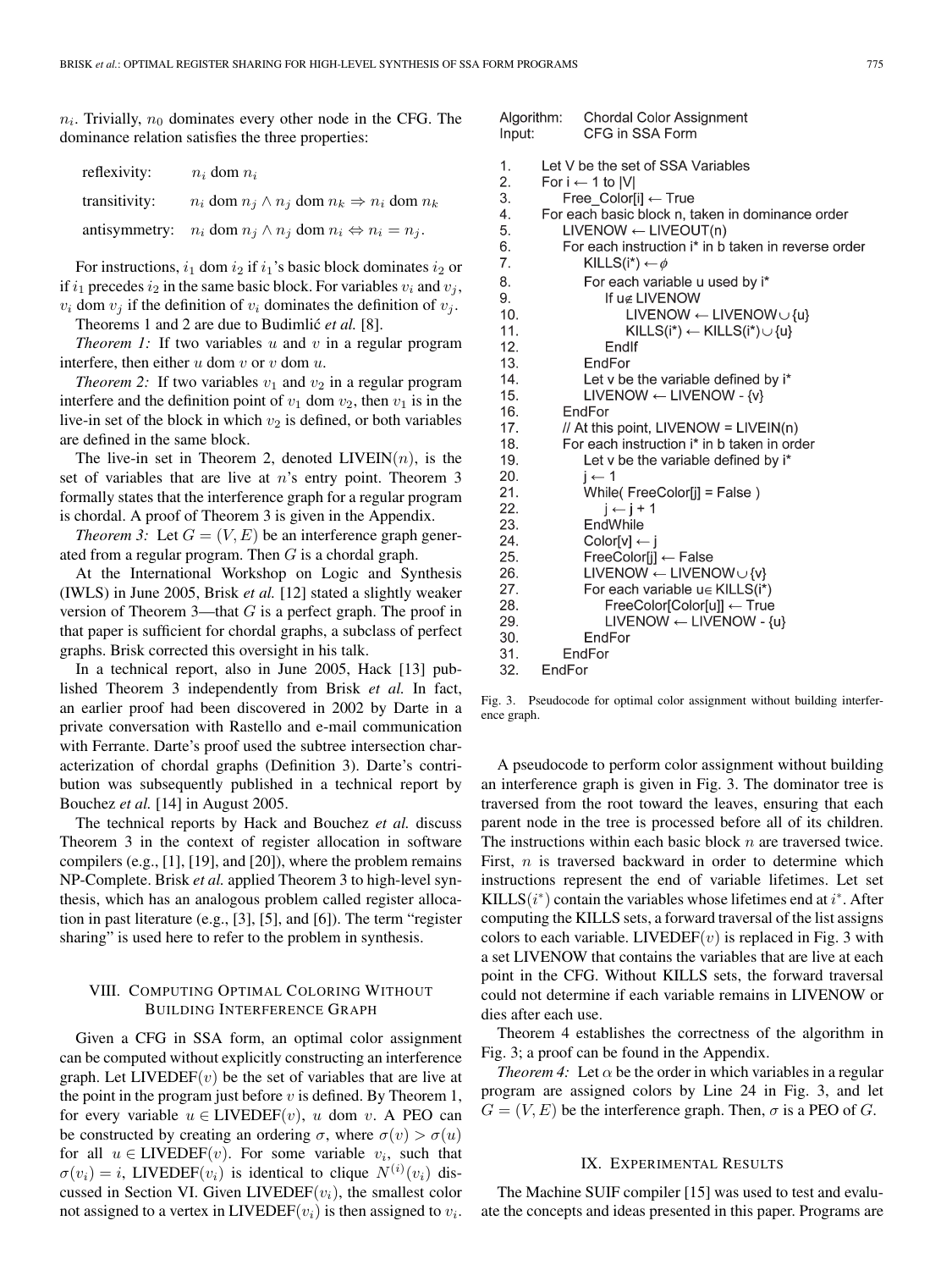|                  |              |                |       | Interference Graph | Number of Registers |         |
|------------------|--------------|----------------|-------|--------------------|---------------------|---------|
| <b>Benchmark</b> | File         | Procedure      | I۷Ι   | ΙEΙ                | Linear Scan         | Chordal |
| 176.gcc          | combine.c    | try combine    | 7359  | 112759             | 66                  | 24      |
| $176$ .gcc       | combine.c    | simplify rtx   | 7018  | 41843              | 35                  | 11      |
| $176$ .gcc       | c-parse.c    | yyparse        | 6260  | 61207              | 46                  | 16      |
| $176$ .gcc       | cse.c        | fold rtx       | 5879  | 67974              | 84                  | 22      |
| 176.gcc          | cse.c        | cse_insn       | 6646  | 117368             | 109                 | 33      |
| $176$ gcc        | expr.c       | expand expr    | 9753  | 63809              | 102                 | 15      |
| $176$ gcc        | fold-const.c | fold           | 11135 | 83358              | 107                 | 22      |
| $176$ .gcc       | insn-recog.c | recog 5        | 5011  | 21197              | 44                  | 6       |
| $176$ .gcc       | jump.c       | jump_optimize  | 6144  | 108078             | 71                  | 29      |
| 186 crafy        | option.c     | Option         | 6193  | 7968               | 21                  | 9       |
| ghostscript      | gdevstc.c    | stc put params | 5003  | 21464              | 24                  | 9       |
| pegwit           | sha1.c       | SHA1Transform  | 5663  | 46095              | 12                  | 11      |

TABLE I RESULTS FOR REGISTER SHARING USING LINEAR SCAN ALLOCATION AND CHORDAL GRAPH COLORING

TABLE II RUNTIME (IN SECONDS) FOR LIVENESS ANALYSIS AND THREE COLORING HEURISTICS (LS, CHO-1, CHO-2)

|                |                   |             | CHO-1              |           |         |
|----------------|-------------------|-------------|--------------------|-----------|---------|
| Procedure      | Liveness Analysis | Linear Scan | <b>Build Graph</b> | PEO/Color | CHO-2   |
| try combine    | 6.59              | 0.208       | 1.48               | 3.25      | 0.0706  |
| simplify rtx   | 6.39              | 0.171       | 0.643              | 0.982     | 0.0714  |
| yyparse        | 2.9               | 0.0719      | 0.883              | 1.35      | 0.04526 |
| fold rtx       | 5.94              | 0.213       | 1.11               | 1.25      | 0.158   |
| cse insn       | 2.61              | 0.147       | 0.934              | 1.61      | 0.0728  |
| expand expr    | 11.9              | 0.561       | 1.19               | 1.38      | 0.165   |
| fold           | 23.2              | 0.511       | 1.5                | 1.55      | 0.181   |
| recog 5        | 4.36              | 0.16        | 0.448              | 0.321     | 0.0285  |
| jump optimize  | 11.7              | 0.203       | 1.87               | 2.82      | 0.067   |
| Option         | 3.14              | 0.0594      | 0.168              | 0.09471   | 0.02911 |
| stc put params | 4.2               | 0.147       | 0.408              | 0.297     | 0.131   |
| SHA1Transform  | 0.237             | 0.141       | 0.45               | 0.769     | 0.034   |

converted to SSA form and an interference graph is constructed. Since this study focuses on register sharing (high-level synthesis) rather than register allocation (compilers), spilling and copy coalescing are not considered. Copies are folded during SSA construction and a pruned SSA form [16] is used in all experiments. The experiments were performed on a 3.00-GHz Intel Pentium IV Processor with 512-K cache and 1-G RAM, running Mepis Linux.

Register sharing based on chordal graph coloring is compared to register sharing based on linear scan allocation, which is summarized in Section X. The benchmarks used in this experiment are procedures written in C taken from SPEC INT 2000 [17] and Mediabench [18]. Each procedure in this experiment has an SSA-form interference graph with at least 5000 vertices. Results are not reported for smaller procedures. These procedures came from four benchmarks, namely: 1) 176.gcc; 2) 186.crafty; 3) ghostscript; and 4) pegwit.

Table I reports the effectiveness of register sharing using the two techniques. The first three columns summarize each benchmark: application, file, and function name. The next two columns, labeled |V| and  $|E|$ , list the number of vertices and edges in the interference graph for the SSA form program.  $|V|$ is the number of registers that would be allocated to the design in the absence of register sharing, one register per variable. The final two columns labeled show the number of registers allocated to the design after register sharing using both linear scan [1]–[3] and optimal chordal graph-coloring algorithms.

Table I clearly illustrates that chordal graph coloring outperforms linear scan. The difference in the number of registers allocated ranges from 1 (SHA1Transform) to 87 (expand\_expr). On average, the difference in favor of chordal coloring was 42.83 registers per procedure. For smaller procedures, a linear scan is capable of producing (near-)optimal results. For procedures without control flow constructs such as conditional branches and loops, a linear scan is optimal.

The primary selling point of linear scan allocation is its runtime, not the quality of its results. Table II compares the runtime (in seconds) of linear scan to two different implementations of chordal graph coloring, an interference graph using the technique described in Section V computes a PEO using MCS and then colors the interference graph optimally [4]; CHO-2 uses the procedure in Fig. 3 to compute an optimal color assignment without building an interference graph.

From Table II, the runtime of liveness analysis, which is required by all three coloring techniques, dominates the total runtime cost of coloring. The respective runtimes of LS and CHO-2 post-liveness analysis are reported as is. The postliveness analysis runtime of CHO-1 is broken into two components: the runtime of interference graph construction, including memory allocation, and the runtime of computing a PEO and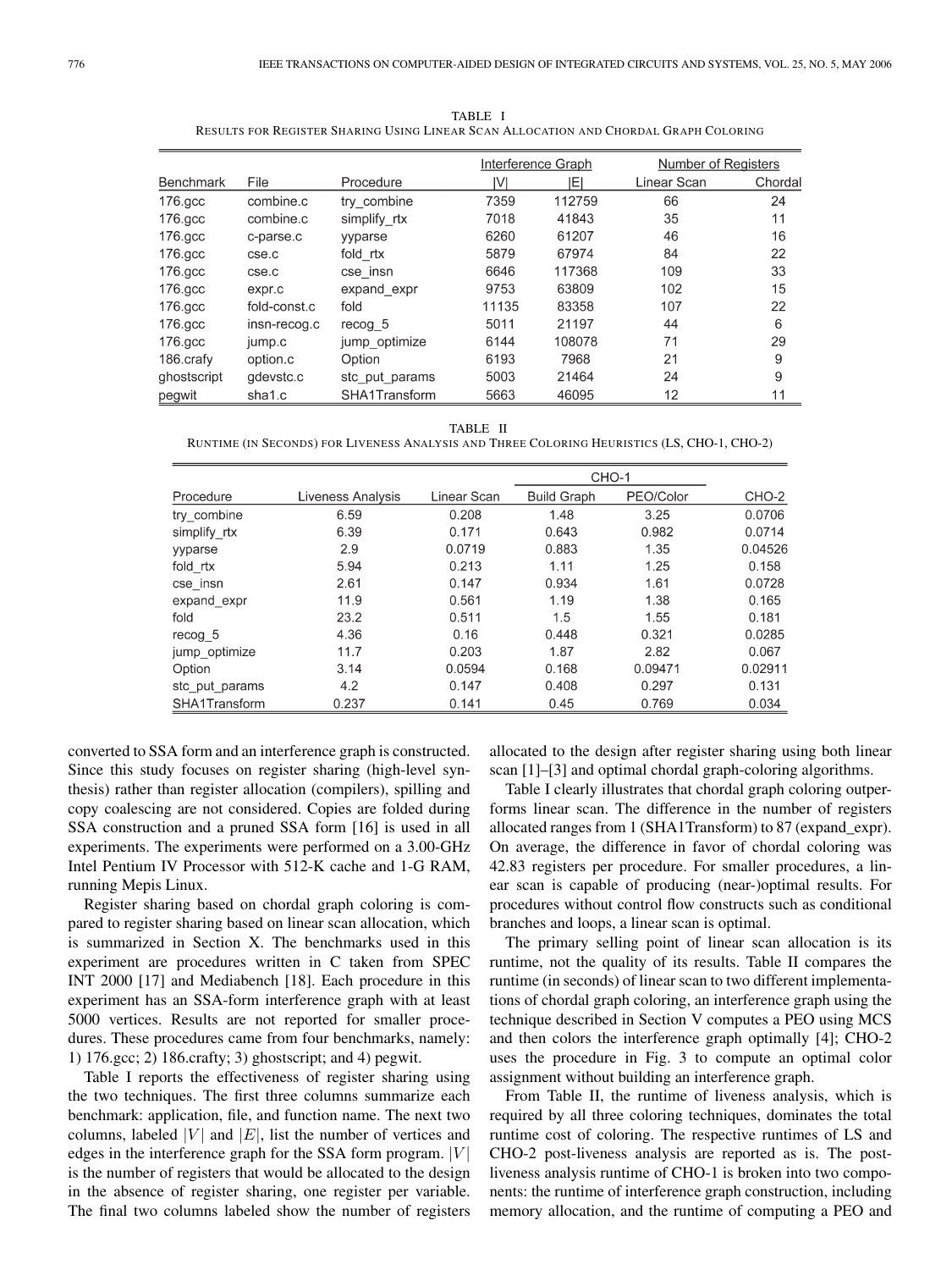then coloring the chordal graph. Both LS and CHO-2 run much faster than CHO-1. Both components of CHO-1 run slower than LS and CHO-2 by at least one order of magnitude. CHO-2 runs faster than LS for all benchmarks.

The 12 interference graphs used in the experiments were much larger than the vast majority in both SPEC INT 2000 and Mediabench. The differences between CHO-2 and LS in terms of both solution quality and runtime are exacerbated here. For small benchmarks, the differences are negligible. For procedures without loops or branches, both LS and CHO-1/ CHO-2 will produce optimal colorings.

## X. RELATED WORK

#### *A. Register Allocation in Software Compilers*

The first graph-coloring register allocator for compilers was developed by Chaitin *et al.* [19], [20]. This work included a proof that for every finite undirected graph G a CFG could be constructed such that liveness analysis would build an interference graph isomorphic to  $G$ . The CFG, however, was not strict, and the proof predated the discovery of an SSA form. If strictness was imposed on the CFG and the program was converted to SSA form, Theorem 3 would take precedence.

Numerous register allocators have been developed as modifications or improvements to Chaitin *et al.*'s allocator. For example, Pereira and Palsberg [21] have recently developed a Chaitin-style allocator that assigns colors using the MCS/PEO technique on both chordal and nonchordal interference graphs. Many successful register allocators have also been developed that do not use graph coloring.

Linear scan register allocation [1] emphasizes speed rather than solution quality. The program is represented as a linear list of instructions numbered  $1, 2, \ldots, N$ . Each variable v is represented by an interval  $[i, j]$ , where i is the smallest value such that there exists no  $i' < i$ , where v is live at i', and j is<br>the largest value such that there exists no  $i' > i$ , where v is the largest value such that there exists no  $j' > j$ , where v is live at j'. Given a variable v with interval  $[i, j]$ , there may be many subintervals within  $[i, j]$  where v is not live. An optimal many subintervals within  $[i, j]$  where v is not live. An optimal color assignment for the linear scan interference graph is often suboptimal for exact interference graphs.

#### *B. Translation Out of SSA Form*

The process of translating a program out of an SSA form is a necessary step for software compilers. To eliminate the  $\varphi$  function  $y \leftarrow \varphi(\ldots, x, \ldots)$ , there are two options: insert a copy  $y \leftarrow x$ , or merge x and y into one variable in the post-SSA program.  $x$  and  $y$  can only be merged together if they do not interfere.

Cytron *et al.* [22] and Briggs *et al.* [23] inserted copies for all variables and relied on the coalescing phase of a Chaitinstyle register allocator to remove as many copies as possible. Rastello *et al.* [24] showed that translation out of an SSA form is NP-Complete and tried to minimize the number of copies inserted while also satisfying architecture-imposed naming constraints on variables in the post-SSA program. Budimlic<sup> $et al.$ </sup> [8] used Theorems 1 and 2 to develop a heuristic with an almost-linear time complexity that tried to minimize the number of copies inserted during translation out of SSA.

## *C. Implicationsof Theorem 3 for Software Compilers*

Theorem 3 yields an optimal  $O(|V| + |E|)$ -time algorithm for register sharing in high-level synthesis for CFGs in SSA form. Theorem 3 does not, however, yield an optimal SSAbased polynomial-time solution for register allocation in compilers. In a compiler, a register allocator must determine which variables to store in registers and which to spill to memory. If  $k$  is the number of registers in the target architecture, then the subgraph induced by the subset of variables stored in registers must be  $k$  colorable. All variables not in the induced subgraph would be spilled to memory instead. Unfortunately, the problem of determining the largest  $k$  colorable induced subgraph is NP-Complete for chordal graphs [25]. Moreover, once spilling decisions have been made, the placement of spill code is NP-Complete [26]. Finally, minimizing the number of copies inserted during SSA deconstruction is NP-Complete as well [24].

#### XI. CONCLUSION

The problem of register sharing on a CFG in SSA form has been shown to have a polynomial-time solution based on chordal graph coloring. By sidestepping the construction of the interference graph, optimal register sharing can run faster than linear scan allocation. Register sharing will reduce the overall area of the design and increase the utilization of registers. If resource R is connected to k registers  $r_1, r_2, \ldots r_k$  that are consolidated into a single register  $r$  via register sharing, then the interconnect may be reduced as well.

Techniques based on translation out of SSA form should be investigated to reduce the number of multiplexers required to synthesize a data path. Consider  $\varphi$  function  $y \leftarrow$  $\varphi(x_1, x_2, x_3, x_4)$ . If  $\{x_1, x_2, x_3, x_4\}$  are assigned to the same register, then no multiplexer is necessary. If  $\{x_1, x_2\}$  and  ${x_3, x_4}$  are assigned to two registers, then a two-input multiplexer is necessary; if  $\{x_1\}$ ,  $\{x_2\}$ ,  $\{x_3\}$ , and  $\{x_4\}$  are assigned to four different registers, then a four-input multiplexer is required. This problem is most likely NP-Complete due to its similarity to copy minimization during translation out of SSA form.

## **APPENDIX**

*Proof of Theorem 3:* Let  $V' \subseteq V$ ,  $|V'| = k \ge 4$ . We show  $G'$  the subgraph of G induced by  $V'$  is not isomorthat  $G'$ , the subgraph of G induced by  $V'$ , is not isomor-<br>which a k hole. Assume to the contrary that  $G'$  is isophic to a  $k$  hole. Assume to the contrary that  $G'$  is isomorphic to a k hole, i.e.,  $V' = \{v_0, v_1, \dots, v_{k-1}\}\$ and  $E' =$  $\{(v_i, v_{(i+1)\%k})|0 \le i \le k-1\}$ . Let us assign directions to the edges in  $E'$  in accordance with dominance. By Theorem 1, for every edge  $(v_i, v_{(i+1)\%k}) \in E'$ , either  $v_i$  dom  $v_{(i+1)\%k}$ <br>or  $v_{(i+1)\%k}$  dom v. After assigning directions all edges or  $v_{(i+1)\%k}$  dom  $v_i$ . After assigning directions, all edges will be written such that  $(v_i, v_{(i+1)\%k}) \in E'$  indicates that  $v_i$  dom  $v_{(i+1)\%k}$ . Henceforth, G' is directed.

First, we argue that  $G'$  must be acyclic. Since  $G'$  is a hole, the only cycle would be the sequence  $\langle v_0, v_1, \ldots, v_k, v_0 \rangle$ , its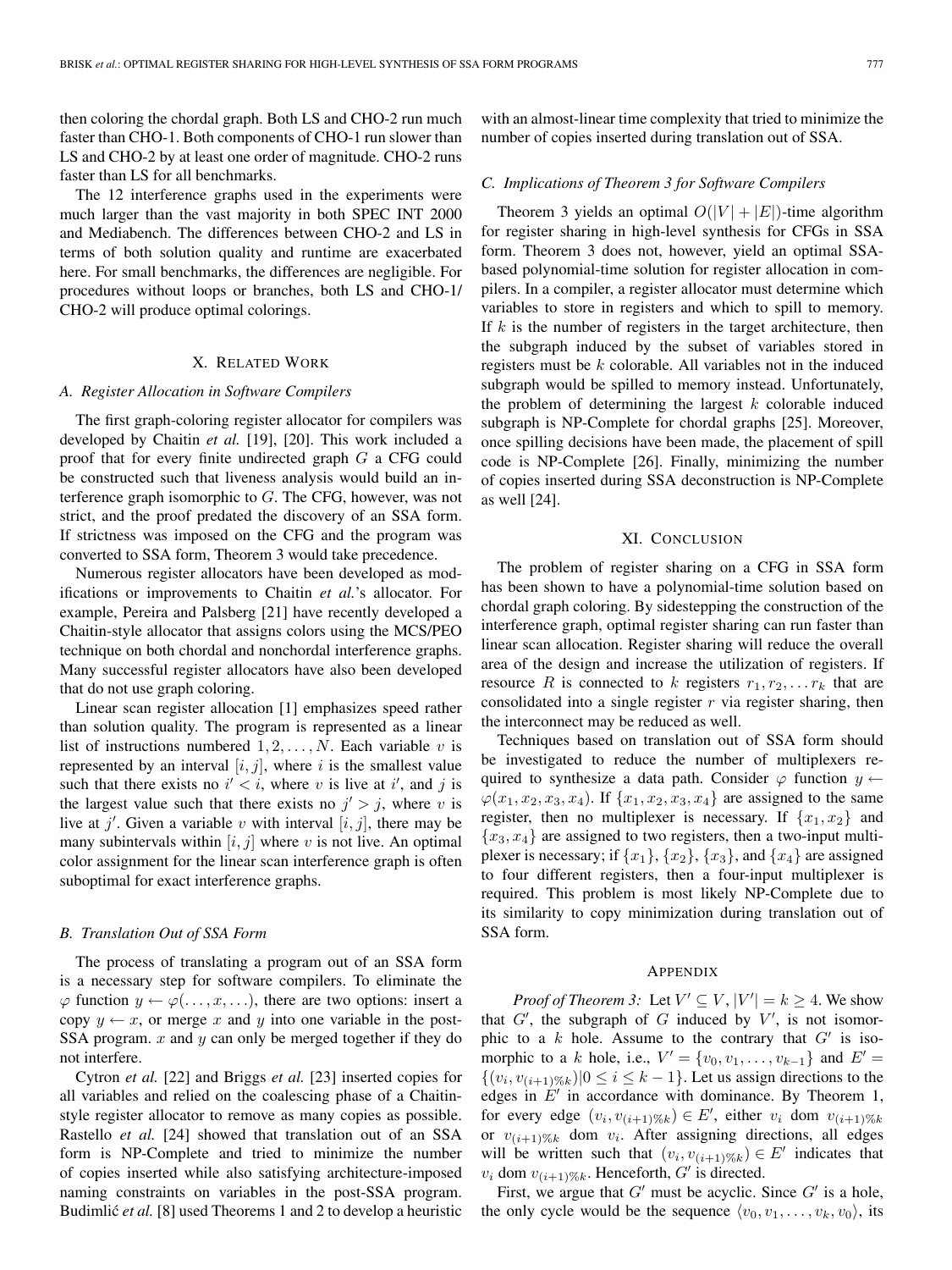

Fig. 4. *k* hole represented as DAG with source *s* and sink *t*. Both of *t*'s neighbors are proven to interfere; however, there can be no edge between *t*'s neighbors in *k* hole, a contradiction.

reverse, or a circular shift thereof. Without loss of generality, let  $v_0$  dom  $v_1$ ; however, path  $\langle v_1, \ldots, v_k, v_0 \rangle$  coupled with the transitivity of the dominance relation indicates that  $v_1$  dom  $v_0$ , violating antisymmetry. Therefore,  $G'$  must be acyclic.

In a directed graph,  $N(v)$  is divided into incoming and outgoing adjacent vertices.  $N_{\text{in}}[v] = \{u | (u, v) \in E' \}$  and  $N_{\text{out}}[v] =$ <br> $\{u | (u, w) \in E' \}$ . Since the original undirected graph  $G$  is a  $\{w | (v, w) \in E'\}$ . Since the original undirected graph G is a hole every vertex use attached following property:  $|N_{\text{eff}}|$ hole, every vertex v satisfies the following property:  $|N_{\text{in}}[v]|$  +  $||N_{\text{out}}[v]|| = 2$ . A source is defined to be a vertex s such that  $|N_{\text{in}}[s]| = 0$ . A sink is defined to be a vertex t such that  $|N_{\text{out}}[t]| = 0$ . It is a fundamental result from graph theory that every DAG has at least one source and at least one sink.

Let  $s = v_i$  and  $t = v_j$  be a respective source and sink in G'.<br>L O G suppose that  $i < i$  If  $i > i$  simply reverse all of the W.L.O.G., suppose that  $i < j$ . If  $j > i$ , simply reverse all of the edges in  $G'$  and swap s and t. Antisymmetry ensures that the same vertex cannot be both a source and a sink in  $G'$ .<br>We do not know whether s and t are the unique s

We do not know whether  $s$  and  $t$  are the unique source and sink, or if there are others. If  $s$  and  $t$  are unique, then there exist two directed paths from s to t:  $P_1 = \langle s, v_{i+1}, v_{i+2}, \ldots, t \rangle$ and  $P_2 = \langle s, v_{i-1}, v_{i-2}, \ldots v_0, v_{k-1}, v_{k-2}, \ldots t \rangle$ , illustrated in Fig. 4.

We show by induction that  $P_1$  is a directed path in  $G$ . For the basis,  $\langle s, v_{i+1} \rangle$  is trivially a directed path since s is a source. Now, let  $\langle s, v_{i+1}, \ldots, v_{i+\alpha} \rangle$ , where  $1 \leq \alpha \leq j-i-1$  be a directed path from s to  $v_{i+\alpha}$ . Now, consider  $v_{i+(\alpha+1)}$ .

Assume to the contrary that  $(v_{i+(\alpha+1)}, v_{i+\alpha})$  defines the direction of the edge between  $v_{i+(\alpha+1)}$  and  $v_{i+\alpha}$ ; consequently,  $v_{i+(\alpha+1)}$  dom  $v_{i+\alpha}$ . Let *n* be the basic block that defines  $v_{i+(\alpha-1)}$ . By Theorem 2, either  $v_{i+\alpha} \in \text{LIVEIN}(n)$  or  $v_{i+\alpha}$  is defined in  $n$ .

By the induction hypothesis, the direction of edge  $(v_{i+(\alpha-1)}, v_{i+\alpha})$  has already been resolved; consequently,  $v_{i+(\alpha+1)}$  dom  $v_{i+\alpha}$ . Once again, Theorem 2 shows that either  $v_{i+(\alpha-1)} \in LIVEN(n)$  or  $v_{i+(\alpha-1)}$  is defined in n. In either case,  $v_{i+(\alpha-1)}$  and  $v_{i+(\alpha+1)}$  must both be live at the definition point of  $v_{i+\alpha}$  in n, and  $v_{i+(\alpha-1)}$  and  $v_{i+(\alpha+1)}$ interfere. Since a hole must contain at least four vertices, and edges  $(v_{i+(\alpha-1)}, v_{i+\alpha})$  and  $(v_{i+\alpha}, v_{i+(\alpha+1)})$  are known to exist, the existence of edge  $(v_{i+(\alpha-1)}, v_{i+(\alpha+1)})$  would violate the assumption that  $G'$  is a hole, a contradiction. Consequently,  $(v_{i+\alpha}, v_{i+(\alpha+1)})$  must be the direction of the edge, ensuring that  $\langle s, v_{i+1},\ldots,v_{i+\alpha}, v_{i+(\alpha+1)}\rangle$  is a directed path from s to  $v_{i+(\alpha+1)}$ .

This establishes that  $P_1$  is a directed path from s to t. An identical argument proves that  $P_2$  is also a directed path from s to t. Together, the existence of directed paths  $P_1$  and  $P_2$ ensures that there is exactly one source and one sink in  $G'$ .<br>Now consider sink t Since t is a sink  $N_{t-1}$  of  $f(t) = f(t)$ , a  $f(t)$ Now, consider sink t. Since t is a sink,  $N_{\text{in}}[t] = \{v_{j-1}, v_{j+1}\}.$ Consequently,  $v_{i-1}$  dom t and  $v_{i+1}$  dom t. If n is the basic block in which t is defined, then  $v_{i-1} \in LIVEN(n)$  or  $v_{i-1}$  is defined in *n*; likewise,  $v_{j+1} \in LIVEIN(n)$  or  $v_{j+1}$  is defined in *n*. Both  $v_{j-1}$  and  $v_{j+1}$  interfere at the definition point of  $v_j$ . Once again, a hole known to contain edges  $(v_{j-1}, v_j)$ and  $(v_j, v_{j+1})$  cannot also contain an edge  $(v_{j-1}, v_{j+1})$ . This contradicts the assumption that  $G'$  is isomorphic to a k-hole.

*Proof of Theorem 4:* Consider a basic block n. Let DEFS[n] be the set of variables defined in n. For  $u \in$ LIVEIN(n),  $v \in \text{DEFS}[n]$ ,  $\sigma(u) < \sigma(v)$  since basic blocks are processed in dominance order. For  $v, w \in \text{DEFS}[n], \sigma(v)$  $\sigma(w)$  if and only if v is defined before w in n since Line 24 occurs within a forward traversal of  $n$ . Then, for each variable  $x \in$  LIVEDEF[v],  $\sigma(v) > \sigma(x)$ .

Now, consider interference edge  $(u, v) \in E$ . By Theorem 2, either (1) u dom v and  $u \in LIVEDEF[v]$  or (2) v dom u and  $\sigma(v) < \sigma(u)$ . Let  $G' = (V', E')$  be the subgraph of G induced<br>by  $V' = f(u, v) \in E[\sigma(u)] < \sigma(v)$ . Then  $(u, v) \in E'$  if and by  $V' = \{(u, v) \in E | \sigma(u) < \sigma(v)\}\)$ . Then,  $(u, v) \in E'$  if and only if  $u \in LIVEDEF[v]$ . Since LIVEDEF[v] is a clique, v is simplical in  $G'$  and  $\sigma$  is a PEO of G.

#### ACKNOWLEDGMENT

The following individuals provided insightful comments on this work: D. Berlin, A. Darte, S. Hack, J. Palsberg, F. M. Q. Pereira, F. Rastello, L. Stok, and the anonymous reviewers.

#### **REFERENCES**

- [1] M. Poletto and V. Sarkar, "Linear scan register allocation," *ACM Trans. Program. Lang. Syst.*, vol. 21, no. 5, pp. 895–913, Sep. 1999.
- [2] A. Hashimoto and J. Stevens, "Wire routing by optimizing channel assignment within large apertures," in *Proc. 8th Workshop Design Automation*, Atlantic City, NJ, Jun. 1971, pp. 155–169.
- [3] F. J. Kurdahi and A. C. Parker, "REAL: A program for register allocation," in *Proc. 24th Design Automation Conf.*, Miami Beach, FL, 1987, pp. 210–215.
- [4] F. Gavril, "Algorithms for minimum coloring, maximum clique, minimum covering by cliques, and maximum independent set of a chordal graph," *SIAM J. Comput.*, vol. 1, no. 2, pp. 180–187, Jun. 1972.
- [5] D. L. Springer and D. E. Thomas, "Exploiting the special structure of conflict and compatibility graphs in high-level synthesis," *IEEE Trans. Comput.-Aided Des. Integr. Circuits Syst.*, vol. 13, no. 7, pp. 843–856, Jul. 1994.
- [6] L. Stok, "Transfer-free register allocation in cyclic data flow graphs," in *Proc. Eur. Conf. Design Automation*, Brussels, Belgium, Mar. 1992, pp. 181–186.
- [7] A. Kaplan, P. Brisk, and R. Kastner, "Data communication estimation and reduction for reconfigurable systems," in *Proc. 40th Design Automation Conf.*, Anaheim, CA, Jun. 2003, pp. 616–621.
- [8] Z. Budimlić, K. D. Cooper, T. J. Harvey, K. Kennedy, T. S. Oberg, and S. W. Reeves, "Fast copy coalescing and live-range identification," in *Proc. ACM SIGPLAN Conf. Programming Language Design Implementation*, Munich, Germany, Jun. 2002, pp. 25–32.
- [9] K. D. Cooper and L. Torczon, *Engineering a Compiler*. San Francisco, CA: Morgan Kaufmann, 2004.
- [10] M. C. Golumbic, *Algorithmic Graph Theory and Perfect Graphs(Annals of Discrete Mathematics*, vol. 57. Amsterdam, The Netherlands: North Holland, 2004.
- [11] R. E. Tarjan and M. Yannakakis, "Simple linear time algorithms to test chordality of graphs, test acyclicity of hypergraphs, and selectively reduce acyclic hypergraphs," *SIAM J. Comput.*, vol. 13, no. 3, pp. 566–579, Aug. 1984.
- [12] P. Brisk, F. Dabiri, J. Macbeth, and M. Sarrafzadeh, "Polynomial time graph coloring register allocation," in *Proc. IWLS*, Lake Arrowhead, CA, Jun. 2005, pp. 447–454.
- [13] S. Hack, "Interference graphs of programs in SSA-form," Universität Karlsruhe, Karlsruhe, Germany, Jun. 2005. (ISSN 1432-7864).
- [14] F. Bouchez, A. Darte, C. Guillon, and F. Rastello, "Register allocation and spill complexity under SSA," ÉNS Lyon, Lyon, France, Tech. Rep. 2005-33, Aug. 2005.